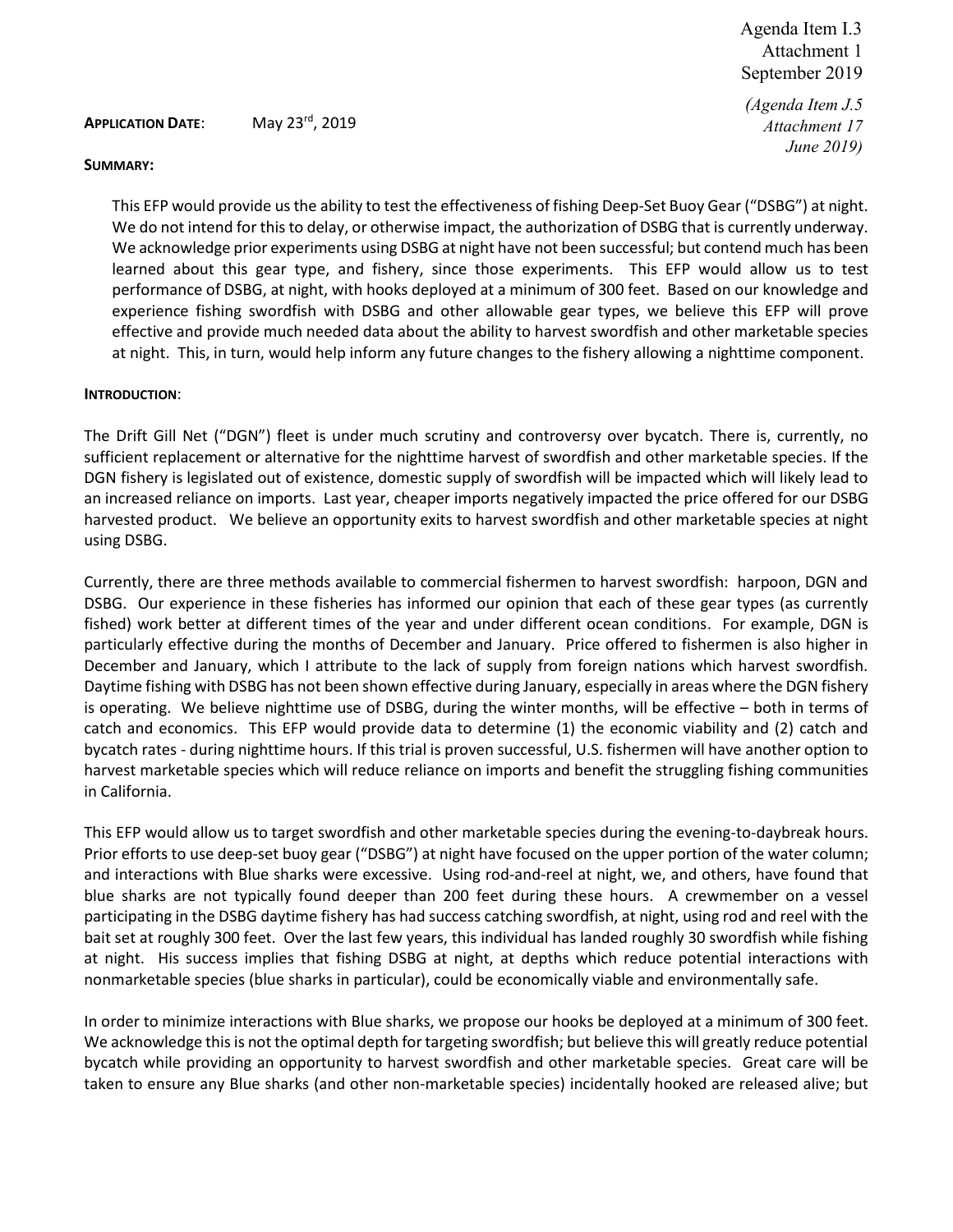we expect those numbers to be low given the depth we intend to fish. We understand this may inconvenience us; but we are willing to commit to this in an effort to explore additional methods of catching swordfish at night.

Fishing at night, during the hours when swordfish come to the surface, could prove an ideal time to target the species in volume. Current DSBG EFP activities, which are limited to fishing during the daytime, harvests swordfish and very little other marketable species. We believe fishing at night at depth will increase the chances of catching marketable species. This could provide additional data which speaks to the economic viability of the DSBG fishery.

In order to actively tend the gear in the dark, the current deep-set buoy gear configurations (both Standard and Linked) will be altered to be visible at night - (See Attachment B). Deploying a solid green light, designed to stick at least two-feet out of the water, with floats on the strike indicator buoy will help with active gear-tending. The housing for the light will be waterproof; and the lights will be battery powered and similar to those used to illuminate bait for traditional DSBG fishing daylight hours. The configuration has been designed in such a way that when a strike occurs, the light will either be:

- Pulled along the surface of the water (swordfish); or
- Pulled under water (non-swordfish)

At night, the lights will be visible from distance and once a strike is indicated, the strobe and radar reflector will enable us to quickly tend to that gear. Wind speeds are typically reduced during nighttime hours and our lights should be easily seen from our proposed gear footprint of 5 miles. We do not plan on fishing when wind speeds exceed 25 knots; as it would not be safe and could impact our ability to actively tend the gear. For those nights when weather is up (but less than 25 knots), we will have access to gyro-stabilized binoculars to assist in our gear tracking. Additionally, we plan to actively patrol our buoy line to ensure a quick-as-possible response when a strike is indicated. This style indicator buoy configuration is already being used in other parts of the United States. Having radar reflectors and strobes on every upline, are added for redundancy and safety, and will help prevent gear loss. Actively Tending the gear will ensure all non-marketable species will be released alive and in good health. A nighttime fishery at a depth of 300 feet-plus should have similar low bycatch numbers and rates as the fishery using current DSBG configurations during the day.

I would like to apply for a two-year Exempted Fishing Permit, which will give me sufficient time to collect data on composition of catch (swordfish, other marketable species and bycatch) which will inform the viability of a potential night-time fishery. It will also allow me to fish during peak drift gillnet season and be able to compare catch rates and percentages with the DGN fleet. As expected, 100% observer coverage will be part of this EFP until deemed unnecessary by NMFS.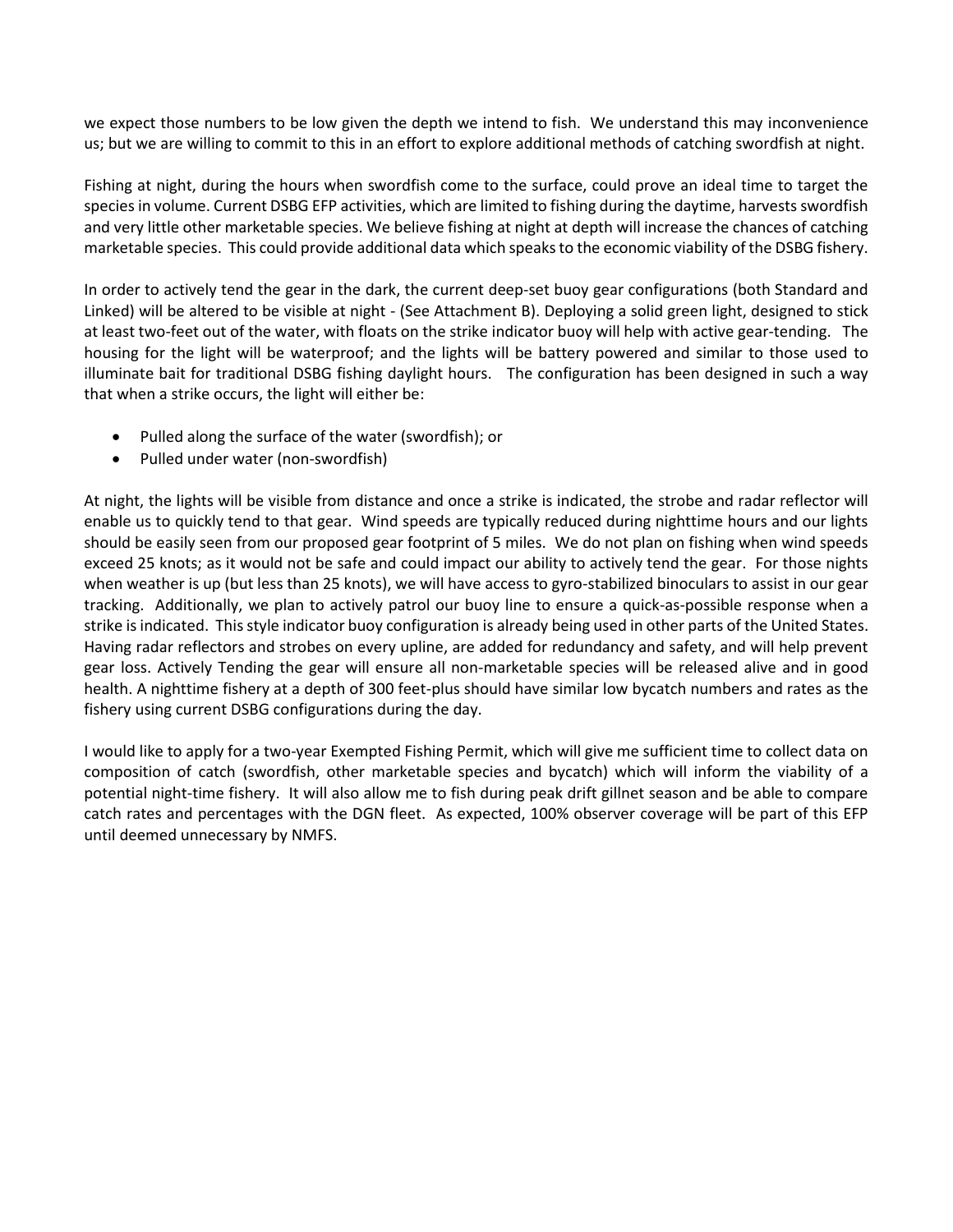## **Applicants**:

1. Nathan Perez

| Phone No: | 858-232-2027                           |
|-----------|----------------------------------------|
| Email:    | NathanJPerez@gmail.com                 |
| Address:  | 3158 Brilene Lane, San Diego, CA 92111 |
|           |                                        |

Commercial Fishing Permits Held: General Gill Net, Drift Gill Net, Harpoon, Crewmember Trap **Commercial Fishing Experience:**

|                    | Years of Experience | Gear Type, Type of participation                                  |  |
|--------------------|---------------------|-------------------------------------------------------------------|--|
|                    |                     | (Capt, crew, vessel owner, etc)                                   |  |
| <b>DSBG</b>        | 4                   | Captain and crew aboard F/V Gold Coast                            |  |
|                    |                     | Captain aboard F/V Bear Flag 2                                    |  |
|                    |                     | Crew on F/V Three Boys                                            |  |
| Other swordfish    | 15                  | Drift Gill Net and Harpoon                                        |  |
| gear               |                     |                                                                   |  |
| Other gear type(s) |                     | Market squid, General Gill Net (White Sea Bass), Trap Fisheries - |  |
|                    |                     | crewmember                                                        |  |

#### 2. Thomas Carson

Phone No: 949-887-1926 Email: [Info@BearFlagFishCo.com](mailto:Info@BearFlagFishCo.com) Address: 407 31<sup>st</sup> Street, Newport Beach, CA 92663 Commercial Fishing Permits Held: Harpoon, Swordfish

## **Commercial Fishing Experience:**

|                    | Years of Experience | Gear Type, Type of participation                                                                                                |  |
|--------------------|---------------------|---------------------------------------------------------------------------------------------------------------------------------|--|
|                    |                     | (Capt, crew, vessel owner, etc)                                                                                                 |  |
| <b>DSBG</b>        | 4                   | Owner of Bear Flag 2 which participated in the fishery in 2018<br>Purchased DSBG caught fish from EFP participants since 2015 - |  |
|                    |                     |                                                                                                                                 |  |
|                    |                     | included is marketing the fish as DSBG caught and fishermen who                                                                 |  |
|                    |                     | caught it                                                                                                                       |  |
| Other swordfish    | Harpoon $-16$ yrs   | Harpooned – 4 years as Captain; 13 as crew                                                                                      |  |
| gear               |                     |                                                                                                                                 |  |
| Other gear type(s) | 20                  | Rod and Reel yellowtail, white sea bass, tuna (bluefin, yellowfin                                                               |  |
|                    |                     | and albacore), swordfish, dorado and California halibut                                                                         |  |

#### **Number of Vessels:** 1

Vessel Name: Bear Flag 2 and 2 Registration Number: 558683 Name of Operator: Nathan Perez Commercial Fishing Permits Held: Swordfish – Harpoon, General

#### **Neither Nathan nor Thomas have current/pending state or federal violations in any commercial fishery**

#### **Duration**: Two (2) years

#### **Intended DSBG Configuration**: Linked and/or Standard

See Attachments A and B for diagrams showing:

- (1) configuration of the gear as it would be fished; and
- (2) presentation of the lighted strike indicator both when the gear is set and when a strike is indicated.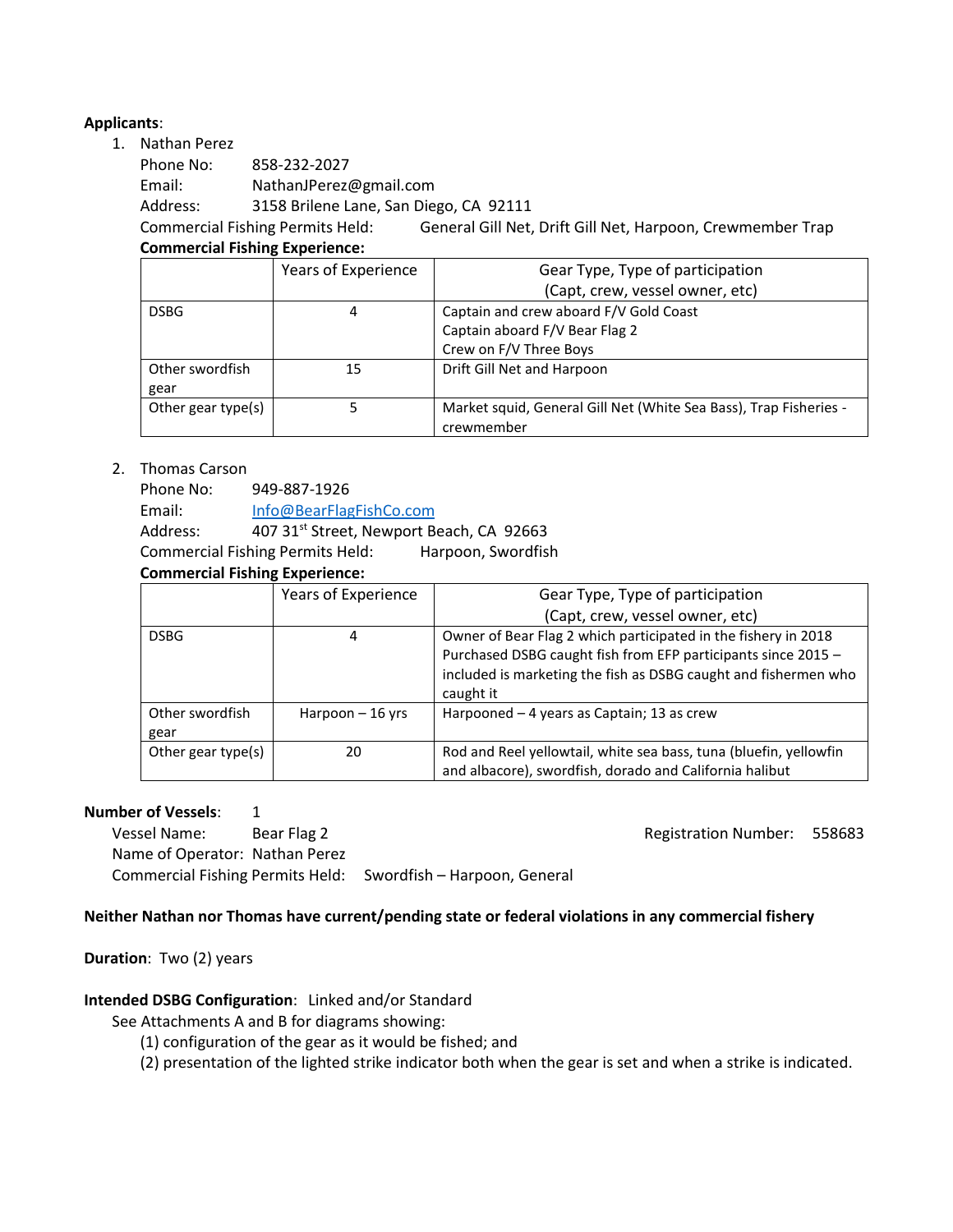**We intend to target swordfish but any other marketable species, caught incidentally, will be retained and sold.** 

### **Fishing Area and Effort**:

| Area                                                                   | Number of Vessels/Vessel | Estimated fishing effort in number |
|------------------------------------------------------------------------|--------------------------|------------------------------------|
|                                                                        | <b>Names</b>             | of days or sets                    |
| Southern California Bight (Pt Conception<br>to the U.S. - Mex. Border) | $1 -$ Bear Flag 2        | 180 days                           |
| Central California (Point Reyes to Pt<br>Conception)                   | $1 -$ Bear Flag 2        | 90 days                            |
| Northern California (42 <sup>0</sup> latitude to Point<br>Reyes)       |                          |                                    |
| Oregon (Columbia River to 42 <sup>0</sup> latitude)                    |                          |                                    |

## **Additional information**:

Nathan has extensive experience fishing DSBG (both Standard and Linked). His past experience with the gear type (and in the DGN fishery) makes him ideally suited to test the use of LBG at night.

## **Data Gaps**:

- Active tending:
	- $\circ$  This EFP is designed to test effectiveness of DSBG at night in terms of catch rate(s) and interactions with non-marketable species.
	- $\circ$  This EFP will test usefulness of lighted strike indicators to allow for active tending of gear at night. We propose a five-mile footprint to evaluate and determine the appropriateness of such. We believe the lighted strike indicator will allow us to quickly respond to strikes.
- Gear Conflicts/number of vessels:
	- $\circ$  Interactions with other commercial fishing vessels and/or CPFVs will be recorded
	- $\circ$  Reports on range of radar reflector(s) will be recorded; as will be reports on visibility of the strobe.
- Gear Configuration: (See Attachments A and B)
	- o See Attachment for a detailed drawing of gear configuration. In short:
		- a. Gear Configuration (See Attachment A). The gear will follow the Council's adopted DSBG configuration definitions with the exceptions of:
			- The shallowest hook will be at a minimum of 300ft depth below the ocean surface.
			- A, minimum, eight-pound weight (in this case a lead ball) will be attached to each strike indicator by a 300-foot piece of line. This will ensure baited hooks are deployed at depth.
			- The upline will be, at minimum, 2.5mm
			- We intend to use 3.2mm mono for the mainline and suspender
		- b. Lighted Strike Indicator (See attachment B):
			- While deployed and fishing, the solid green indicator light (roughly 2 feet tall) will be sticking out of the water in a close to perpendicular fashion.
			- When a strike is indicated, the light will either be (1) Pulled along the surface of the water (swordfish); or pulled under water (non-swordfish)
- Concurrent gear use:
	- $\circ$  Use of hand-held hook-and-line gear to opportunistically target tunas, California yellowtail, dorado, or other marketable species during the night.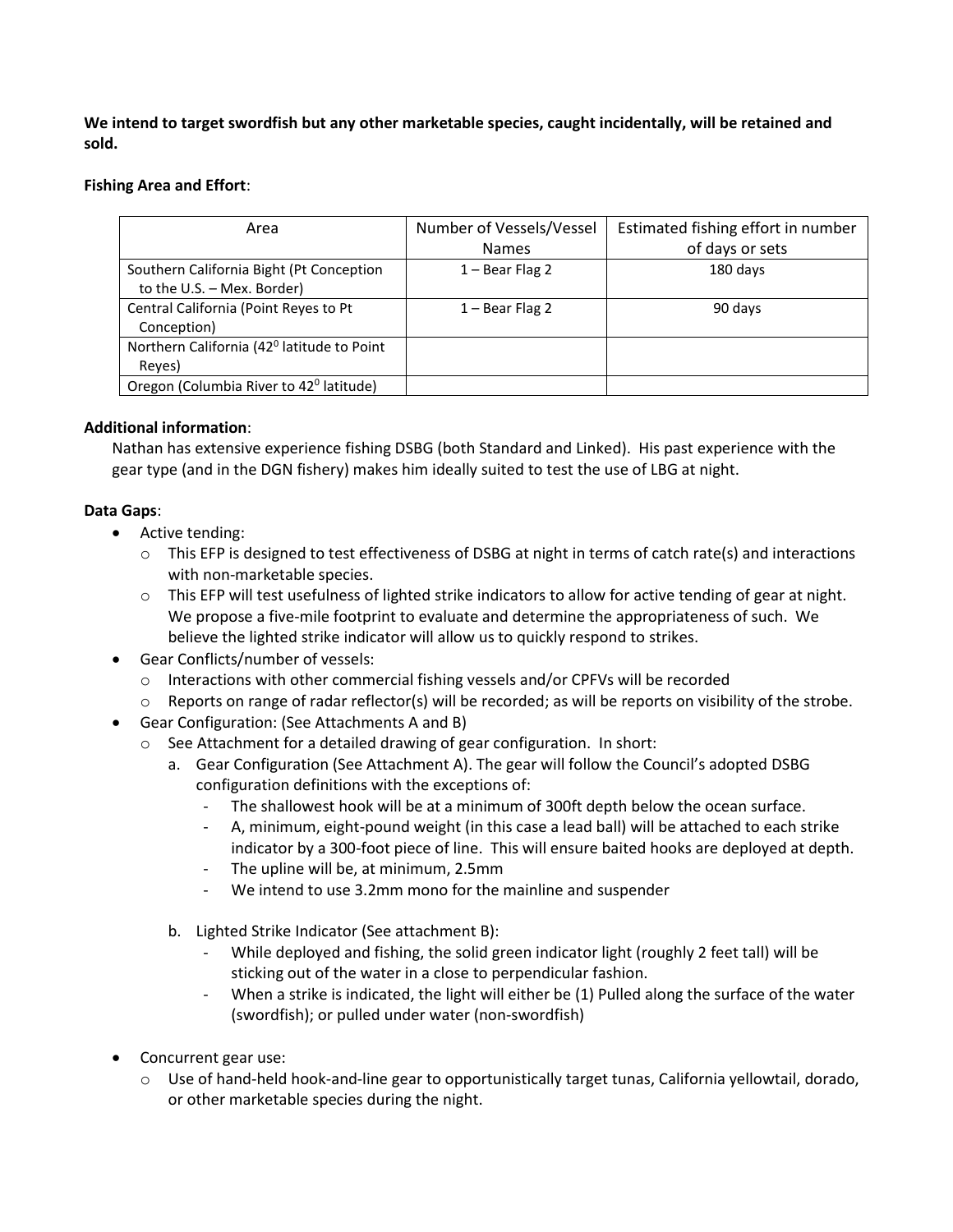#### **Reporting Requirements and Observer Coverage:**

- You must maintain and logbook for reporting catch and other operational information (such as time and location of catch) in a format specified by National Marine Fisheries Service
- Up to 100% observer coverage may be required on your EFP trips
- Data gathered as part of the EFP will be publicly available
- I acknowledge the above conditions, and verify that I am willing and able to cover the cost of any level of observer coverage required under permit terms and conditions.

## **If you are unable to cover the entire cost of the observer coverage requirement, please explain what portion you may be able to cover and identify other sources of finding which may be available to help you cover your observer costs.**

While the Applicants understand that observer coverage is a necessary part of any EFP; based on Nathan's vast experience in the fishery, we would ask that trips where Nathan is aboard would fall under Level 2 observer coverage. Alternatively, we would ask that Nathan fall under Level 1 observer coverage for five (5) sets, instead of the normal ten (10) sets for new applicants.

There may be trips where we use the gear both during the day and at night. We remain committed to complying with any and all observer requirements place on this EFP – and the previously issued EFP which authorizes us to fish DSBG and LBG during daylight hours. We don't expect a single observer to be able to observe both types of activities and are willing to work with the Agency in developing a workable plan.

#### **Applicants Signatures:**

**Thomas Carson** Nathan Perez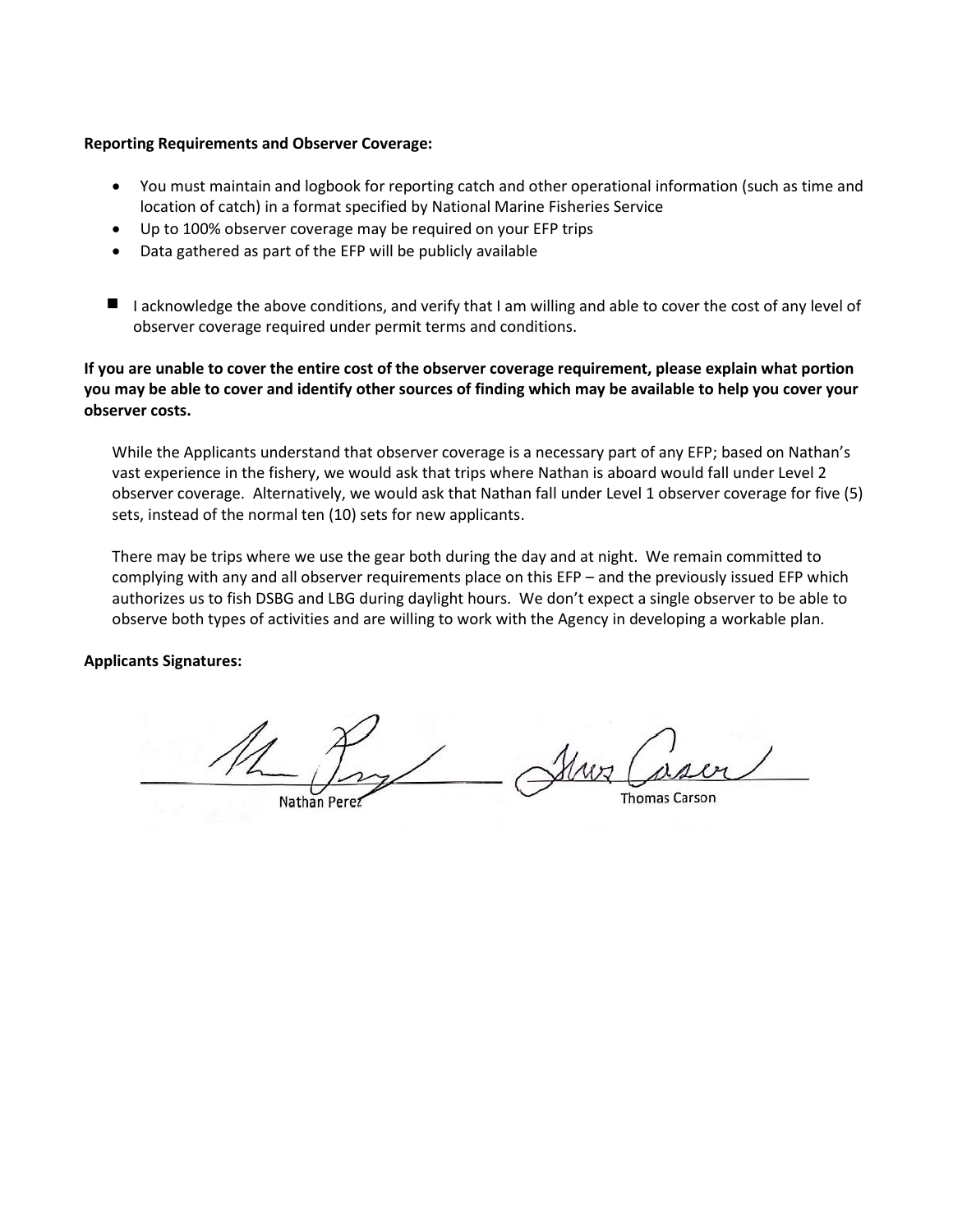#### **ATTACHMENT A - GEAR CONFIGURATION**

## Standard



## Linked

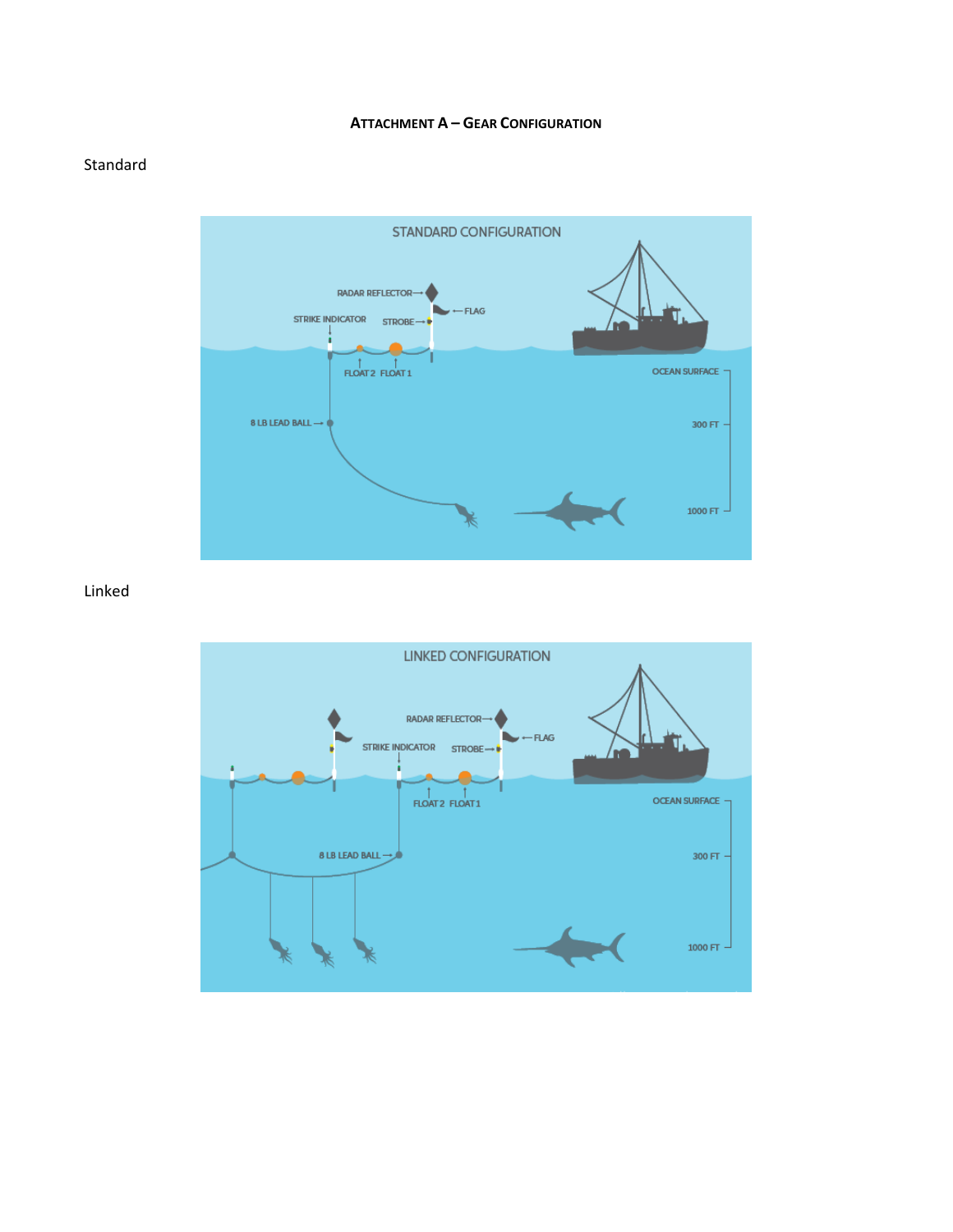#### **ATTACHMENT B - STRIKE INDICATOR**



## Deployed: